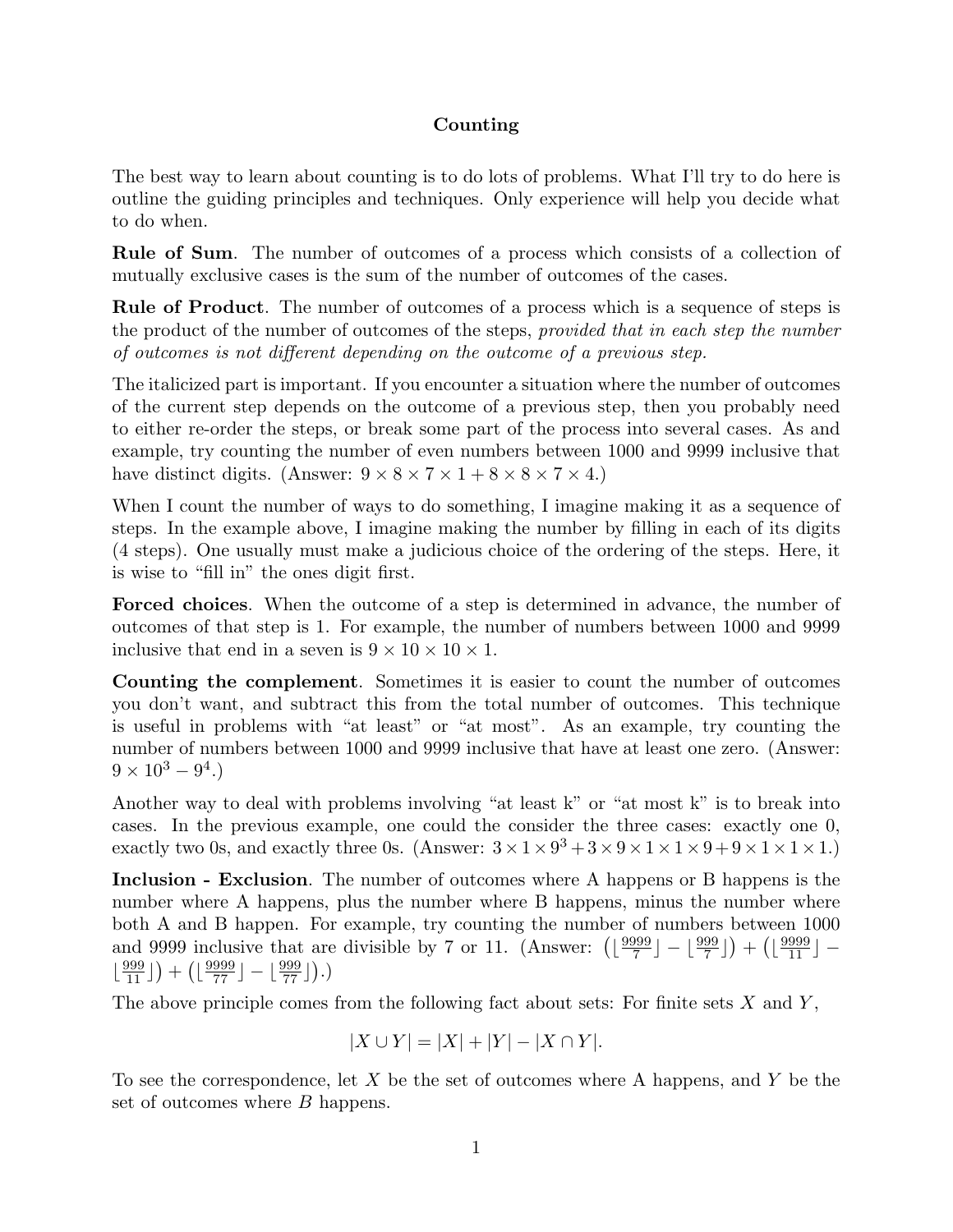Glue. This is used in arrangement problems where you want several objects to be together. First, you glue them together (and count the number of ways). Then you arrange the glued object and the other objects (and count the ways). For example, suppose there are 3 boys and 4 girls lining up for a photo, and you want to count the number of arrangements in which the boys stand together. First, glue the boys together:  $3 \times 2 \times 1$  possible orders. Then, arrange the five things you have (the 4 girls, and one object consisting of the 3 boys stuck together) in a line:  $5 \times 4 \times 3 \times 2 \times 1$  ways. Thus, the total number of arrangements is  $3 \times 2 \times 1 \times 5 \times 4 \times 3 \times 2 \times 1$ .

Overcounting. If you can devise a procedure that counts every object you want the same number of times, say  $k$ , then the number of distinct objects equals the number of outcomes of the procedure divided by  $k$ . As an example, try counting the number of arrangements of the letters in PEPPER. Temporarily call the Ps  $P_1$ ,  $P_2$  and  $P_3$ , and the Es  $E_1$  and  $E_2$ . Then we have 6 distinct ojects, so the number of arrangements is 6!. Now rub out the subscripts on the Ps and Es, and each arrangement of the letters appears 3!2! times (for each fixed arrangement of PEPPER there are 3!2! ways of calling the the Ps  $P_1, P_2$  and  $P_3$ , and the Es  $E_1$  and  $E_2$ ). Thus the number of arrangements of the letters in PEPPER is 6!/3!2!.

**n choose k**. For integers  $n \geq k \geq 0$ , we define  $\binom{n}{k}$  $\binom{n}{k}$  (read: *n* choose *k*) to be the number of ways of selecting a collection of  $k$  distinct objects from a collection of  $n$  distinct objects without regard for the order in which they are chosen.

It turns out that  $\binom{n}{k}$  $\binom{n}{k} = \frac{n!}{k!(n-k)!}$ . You should be able to derive this formula. You do this by counting the number of ways to line up  $k$  out of  $n$  people in two different ways: either choose the k first and then line them up, or construct the lineup from left to right by selecting the next person from among those not already lined up.

 $\binom{n}{0}$  $\binom{n}{0} = \binom{n}{n}$  $\binom{n}{n} = 1, \quad \binom{n}{1}$  $\binom{n}{1} = \binom{n}{n-1}$  $\binom{n}{n-1} = n$ , and in general  $\binom{n}{k}$  $\binom{n}{k} = \binom{n}{n-1}$  $\binom{n}{n-k}$ . You should be able to explain each of these in English without resorting to the formula for  $\binom{n}{k}$  $\binom{n}{k}$ . The key to the last one is that deciding which objects to take from a collection is the same as deciding which objects to leave behind.

**Pascal's Identity.** If  $n \geq k \geq 1$  then  $\binom{n}{k}$  $\binom{n}{k} = \binom{n-1}{k}$  $\binom{-1}{k} + \binom{n-1}{k-1}$  $_{k-1}^{n-1}$ ). You should be able to prove this without using the formula for  $\binom{n}{k}$  $\binom{n}{k}$ . To do this count the number of ways to select k children out of n to take on a trip in two ways. The first way is to just select the k children, and the second is to count the number of collections that include Gary, and the number that don't.

Arranging non-distinct objects: another way. First determine (for yourself) the number of objects of each type. Then, choose which places will contain the objects of the first type, which of the remaining places will contain objects of the second type, and so on until all places are filled. As an example, the number of arrangements of the letters in PEPPER is  $\binom{6}{3}$  $_{3}^{6})$  $_{3}^{(3)}$  $_{1}^{(1)}$ . When expanded using the formula for  $\binom{n}{k}$  $\binom{n}{k}$  and simplified this equals  $\frac{6!}{3!2!1!}$ .

In general, if you have *n* objects, of which  $n_1$  are of type 1,  $n_2$  are of type 2, ...,  $n_t$  are of type t, then counting as above by choosing the the number of places that hold objects of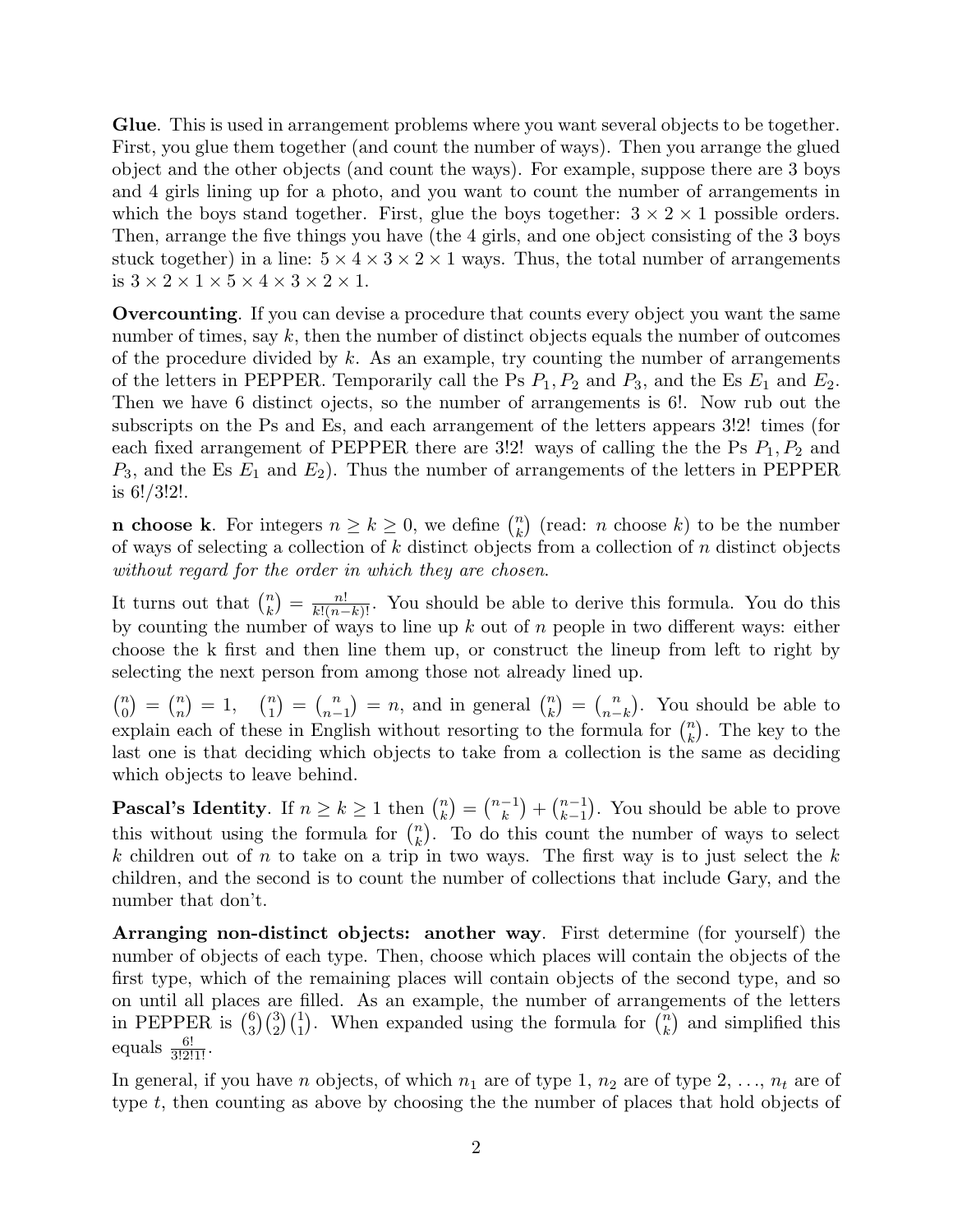each type and simplifying, implies that the number of arrangements is  $\frac{n!}{n_1!n_2!\cdots n_t!}$ .

Separation. To count the number of outcomes where no two objects of a certain type are together, first arrange the other objects (and count the ways), and then choose which of the places "inbetween" (don't forget the beginning and end) will contain the objects you want separated. As an example, the number of arrangements of the letters in STATISTICS in which no two Ss are adjacent is  $\frac{7!}{3!2!}$  $\binom{8}{3}$  $\binom{8}{3}$  .

Some things in a fixed order. To count the number of arrangements of objects in which some of them ("special ones") must appear in a particular order, first change the "special ones" to empty boxes and arrange the remaining objects and the boxes (and count the ways). Then, fill in the boxes with the special objects in the desired order (and count the ways). As an example, to count the number of arrangements of ABELIAN in which the vowels are in alphabetical order, first change the vowels to boxes, and arrange 4 boxes and B, L, N: 7!/4! ways. Now fill in the boxes with A, A, E, I in the desired order: 1 way. This the number of arrangements is 7!/4!.

Arranging objects in a circle. Here you want to know the number of ways to arrange a collection of objects around a circle subject to the condition that arrangements that differ by a rotation of the circle are considered the same. Determine the number of spaces that need to be filled, and the number of ways to fill them. This counts every arrangement a certain number of times, so divide (as in Overcounting, above). For example, the number of seatings of n people around a circular table is  $n!/n = (n-1)!$ . This method generalises to arranging objects around other shapes (for example, squares), and to allowing equivalence under other symmetries like flips. There is another method that involves rotating the circle until a fixed object is at the top – this then imposes an order on the remaining objects – but the method does not generalize to other shapes.

Selections of objects which are not all distinct. The basic premise is that the number of non-negative integer solutions to  $x_1 + x_2 + x_3 + \cdots + x_k = n$  is equal to the number of ways to place n identical balls into  $k$  labelled boxes, which is equal to the number of sequences of n stars (\*) and  $k-1$  bars (|). The correspondence in the former case is to let  $x_i$  equal the number of balls in box  $i, 1 \leq i \leq k$ , and in the latter case it is to let the number of stars before the first bar equal the number of balls in box 1, the number of stars between the first and second bar equal the number of balls in box 2, the number of stars between the second and third bar equal the number of balls in box 3, and so on until, finally, the number of stars following the last bar equals the number of balls in box  $k$ . You can imagine the *n* stars as the balls, and the k spaces created by the  $k-1$  bars (including at the beginning and end) as the k boxes. The number of solutions is then the number of arrangements of these  $n+k-1$  non-distinct objects, and is  $\frac{(n+k-1)!}{n!(k-1)!} = \binom{n+k-1}{n}$  ${n+k-1 \choose k-1}$  $_{k-1}^{+k-1}$ ).

For example, consider counting the number of ways to order 12 soft drinks chosen from Coke, Pepsi, Mountain Dew, and Ginger Ale. All that matters here is how drinks many of each type are ordered. Let  $x_1$  equal the number of Cokes ordered,  $x_2$  equal the number of Pepsis ordered,  $x_3$  equal the number of Mountain Dews ordered, and  $x_4$  equal the number of Ginger Ales ordered. Since each of these numbers is a non-negative integer, we want the number of integers solutions to  $x_1 + x_2 + x_3 + x_4 = 12$ , subject to  $x_i \geq 0$ ,  $1 \leq 1 \leq 4$ . There are  $\frac{(12+3)!}{12!3!}$  of these.